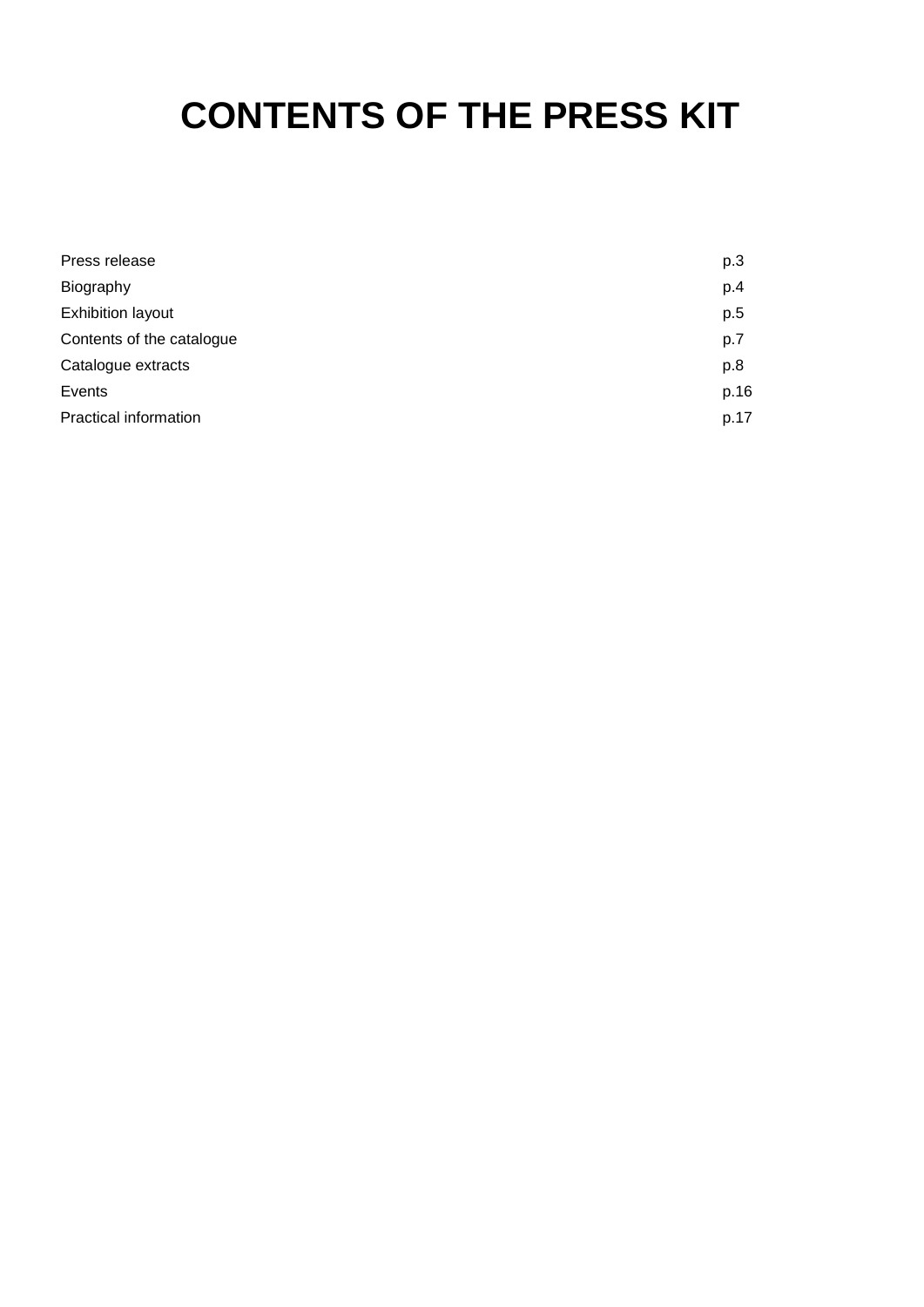

# **Thomas Houseago** *Almost Human*

 $15^{th}$  of March –  $14^{th}$  of July 2019

### **Press preview: 14th of March 11am – 2pm Official opening: 14th of March 6pm – 10pm**

The Musée d'Art moderne de la Ville de Paris is presenting Thomas Houseago's first retrospective in France.

Now a major figure on the international art scene, sculptor and painter Thomas Houseago was born in Leeds (UK) in 1972. He has lived and worked in Los Angeles since 2003 and his work is represented in numerous museum and private collections.

Through his use of materials including wood, plaster, iron and bronze, he is part of a sculptural tradition – Henry Moore, Georg Baselitz, Bruce Nauman – focusing on the human figure in space.

For the artist, the monumental spaces housing the exhibition are an integral part of *Almost Human*. The building itself, the Alfred Auguste Janniot bas-reliefs of 1937, and the Eiffel Tower contribute to the exhibition, anchoring the works in this architectural setting. Often large in scale and displaying the traces of their making, Houseago's sculptures fluctuate between forcefulness and fragility.

*Almost Human* follows the ongoing evolution of Houseago's work from the 1990s to the present. In addition, the exhibition will include *Striding Figure II* (*Ghost*), a monumental work in bronze installed on the museum's esplanade.

For the most part chronological, the presentation is arranged into four rooms that represent both the artist's major geographical phases and his intimate relationship with his materials.

The exhibition begins with the dynamic, anthropomorphic sculptures that compose Houseago's early output and reflect the teeming atmosphere of his studios of that time. His use of raw plaster, at times tinted, heightens the impression of works in search of equilibrium.

The second room centers on hybrid and experimental pieces that bridge the gap between the early figuration and the immersive, architectural sculpture included in his current work.

The third room is home to monumental and darker visions. *L'homme pressé*, a towering bronze colossus stands in opposition to the horizontality of *Wood Skeleton I (Father),* a carving of lying figure, while the massive *Black Paintings* series, rife with the sense of isolation and brooding introspection, line the walls in a frieze.

The fourth room is devoted to the immersive sculpture, *Cast Studio (stage, chairs, bed, mound, cave, bath, grave)*, made especially for the exhibition. Accompanied by a film and photographs that document its making, this work, cast from clay, acts as a transcript of the artist's movements and actions, marking Houseago's return to the performative dimension present in his early work.

A catalogue, edited by the artist, will be published by Éditions Paris Musées.

With the sponsorship of







**Thomas Houseago** *Serpent,* 2008 Tuf-Cal™, hemp, iron rebar, Oilbar, graphite, wood 244 x 155 x 120 cm Collection Baron Guillaume Kervyn de Volkaersbeke © Thomas Houseago © ADAGP, Paris, 2019 Photo**:** Fredrik Nilsen Studio

**Museum Director** Fabrice Hergott

**Exhibition curator** Olivia Gaultier-Jeanroy

**Scenography**

Cécile Degos

#### **Press officer**

Maud Ohana [maud.ohana@paris.fr](mailto:maud.ohana@paris.fr) Tel : 01 53 67 40 51

#### **Visitor information**

Musée d'Art moderne de la Ville de Paris 11 Avenue du Président Wilson 75116 Paris Tel. 01 53 67 40 00 [www.mam.paris.fr](http://www.mam.paris.fr/)

During the renovations, use the Seine-side entrance: 12-14 avenue de New York 75116 Paris – Métro Alma- Marceau/Iéna

Open Tuesday – Sunday 10 am – 6 pm Open late : Thursdays until 10pm

#### **Admission**

Full rate: 10€ Concessions: 8€

**Cultural activities** Information and bookings Tel. 01 53 67 40 80



Follow MAM #expoHouseago

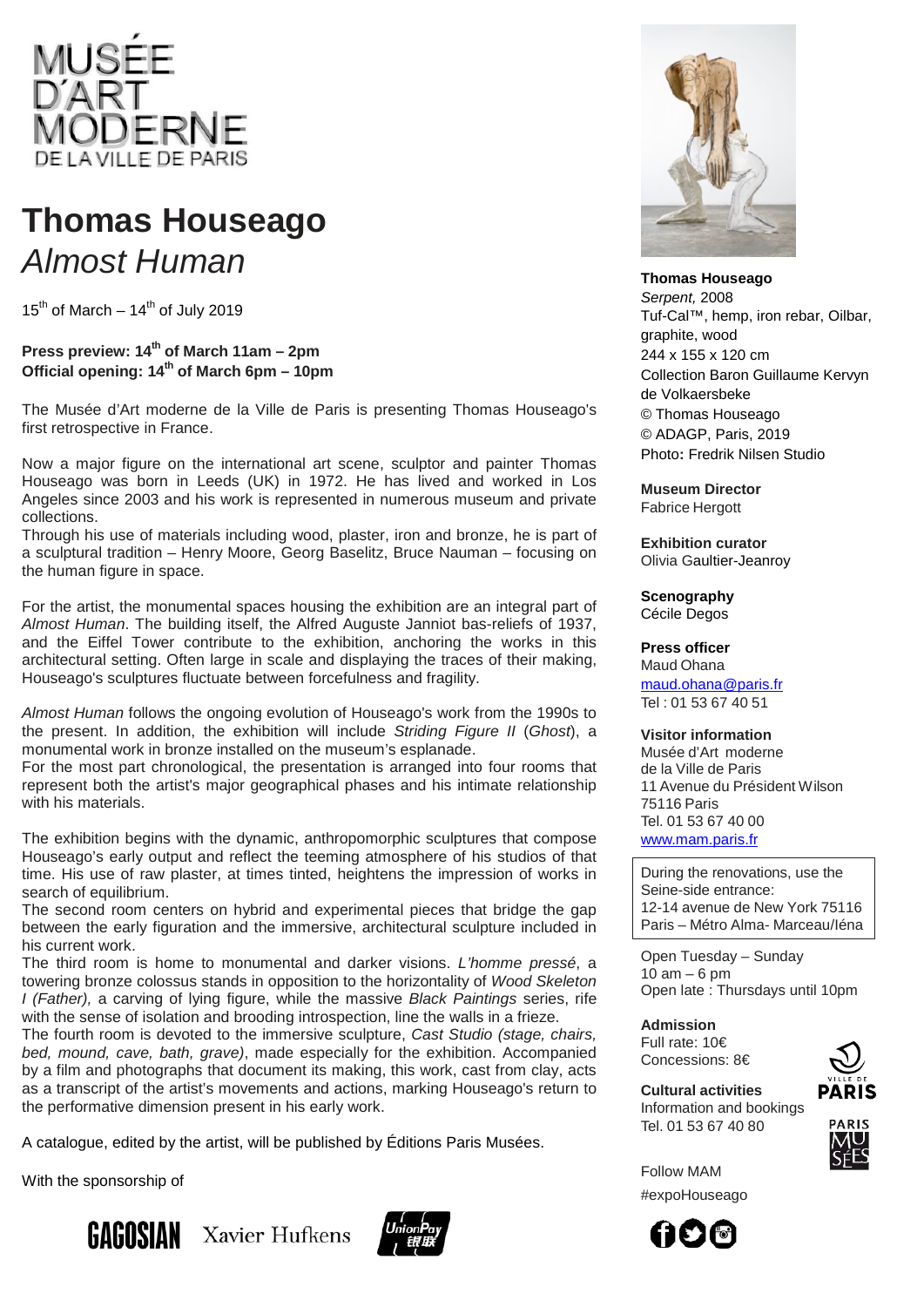# **Biography**

Thomas Houseago was born in Leeds, UK in 1972. He studied at Jacob Kramer Foundation College, England, from 1990 to 1991, and then received his B.A. in 1994 from St. Martin's School of Art, London. He then studied at De Ateliers, Amsterdam, from 1994 to 1996.

"Thomas Houseago", Stedelijk Museum Bureau, Amsterdam, The Netherlands (1996)

"Thomas Houseago, I am Here, Selected Sculptures 1995–2003", S.M.A.K., Gant, Belgium (2003)

"The Artist's Museum", MOCA, Los Angeles, USA (2010)

*Whitney Biennial*, Whitney Museum, New York, USA (2010)

"What Went Down", Modern Art Oxford (2010), traveled to Ashmolean Museum, Oxford, UK; Museum Abteiberg, Germany; and Centre International d'Art et du Paysage de l'Ile de Vassivière, France (through 2011)

"The Beat of the Show", Inverleith House, Edinburgh, UK (2011)

"The World Belongs to You", Palazzo Grassi, Venice, Italy (2011)

"Where the Wild Things Are" and "Hermaphrodite," Sainsbury Centre for the Visual Arts, Norwich, UK (2012)

"Striding Figure/Standing Figure", Galleria Borghese, Rome, Italy (2013)

"As I Went Out One Morning", Storm King Art Center, New York, USA (2013)

"Studies '98–'14", Gemeentemuseum Den Haag, The Netherlands (2014)

"Masks (Pentagon)", Rockefeller Center Plaza, New York, USA (2015)

*Canadian Biennial*, National Gallery of Canada, Ottawa, Canada (2017)

"Rodin: The Centennial Exhibition", Grand Palais, Paris, France (2017)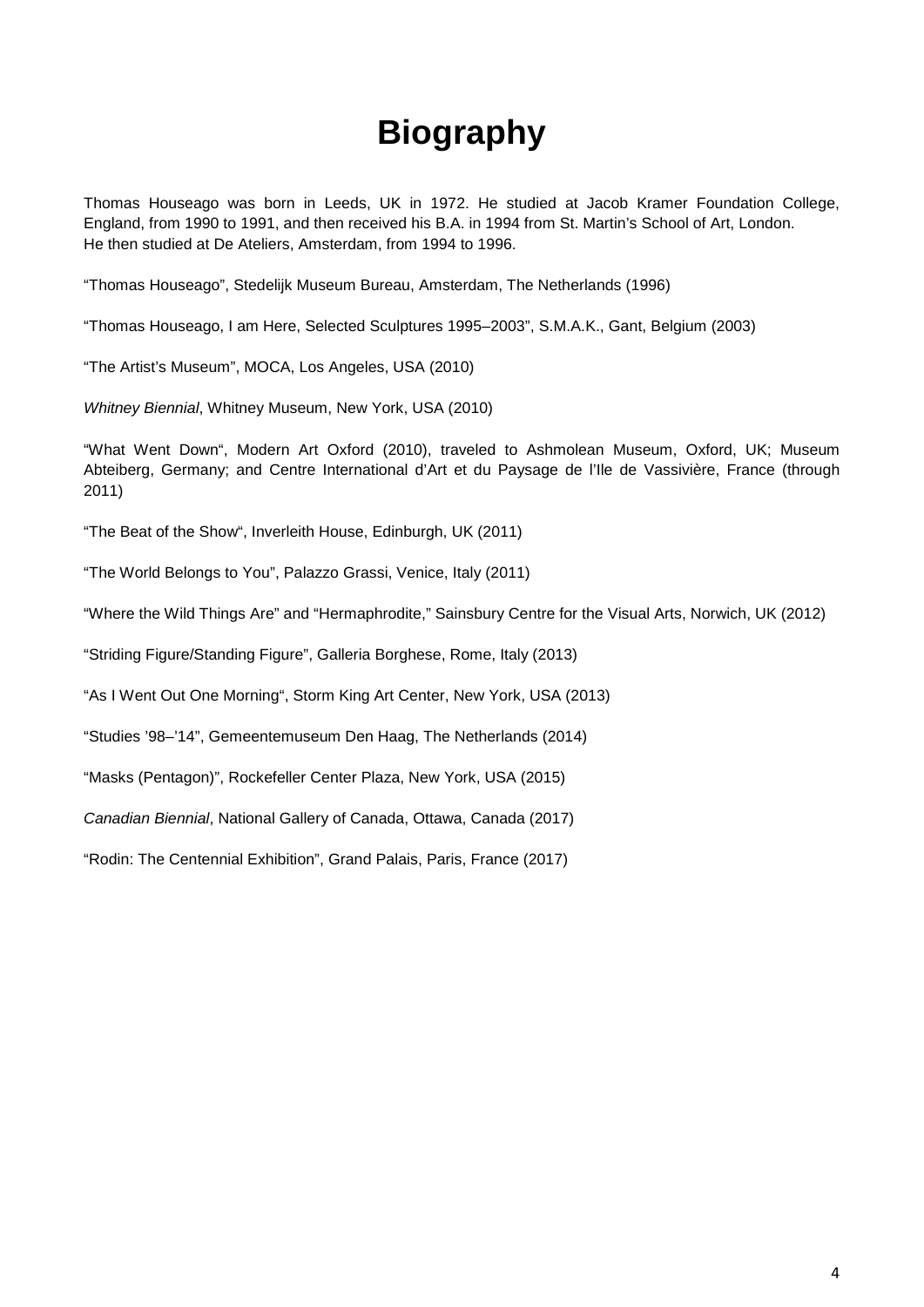# **Exhibition layout**

#### **Introduction**

*Almost Human* is Thomas Houseago's first retrospective exhibition in France. It retraces the different phases in his artistic career and development with works from the 1990s to his latest productions, which mark a return to a performative practice. The title of the exhibition—as is the case with many of the artist's exhibitions comes from a song, and in this particular case *Suzanne* by Leonard Cohen. Throughout the exhibition, Thomas Houseago's work is revealed through the representation of forms or figures that resemble the human presence. From the anthropomorphic sculptures of his early career via the sculpted and painted silhouettes of monsters up to *Cast Studio (stage, chairs, bed, mound, cave, bath, grave)*, where only the trace of the artist remains, his work focuses on a vibrant inscription of the human figure within space.

Born in Leeds (Great Britain) in 1972, Thomas Houseago came from a modest family who nevertheless placed a great importance on art, whether music, architecture, or the visual arts. He grew up in the 1970s in an industrial town undergoing great change against the backdrop of Margaret Thatcher's England. At the age of sixteen, he experienced two events that had a profound influence on him: the *Late Picasso* exhibition at the Tate Gallery in London presenting the Spanish painter's late canvases, and his discovery of images from Joseph Beuys's iconic performance *How to Explain Pictures to a Dead Hare*, realized in 1965. Influenced by the German artist, but also by others like Chris Burden, Houseago's early works were performative.

In 1989 Houseago began his studies at Jacob Kramer College, the school of art in Leeds. The following year he was accepted and received a scholarship to Central Saint Martins College of Art and Design in London, an event he considers 'a miracle that would change his life'. This was the beginning of a life completely devoted to art. He travelled throughout Europe to hone his skills and settled in Los Angeles in 2003, where he still lives. Today Thomas Houseago is one of the few sculptors of his generation and one of the most recognized.

#### **Human Figures**

When he enrolled in Saint Martins in London at the age of nineteen, Thomas Houseago took his inspiration from artists like Henry Moore, Francis Picabia and Jacob Epstein. Human forms gradually emerged from his sculpture, which was initially rather architectural in appearance. After three years in London, he decided to continue his studies in Amsterdam at De Ateliers Institute, where his professors included artists Marlene Dumas and Jan Dibbets. It was here that he truly developed his own style and he executed his first large sculptures. Following his studies, Thomas Houseago moved to Brussels where he attempted to live from his art. He enjoyed a first solo exhibition in 2002 at the Xavier Hufkens Gallery. He had met the gallerist in the mid-1990s. Despite this first commercial experience, his early years were financially difficult and he decided to abandon everything and begin afresh. In 2003 he moved to Los Angeles, where after several difficult years, including working in construction to make ends meet, he succeeded in making a name for himself.

In this room, examples of his plaster technique can be seen alongside the anthropomorphic sculptures that seem to be searching for equilibrium. Thanks to the raw materials and a technique anchored in drawing, Thomas Houseago reinterprets the human form through an exploration of anatomy and exaggerated scale.

#### **Hybrids**

In 2005 Thomas Houseago met the American gallerist David Kordansky who offered him representation and a solo exhibition in Los Angeles. Years later, the artist presented masks on wooden pedestals and a monumental sculpture called *Untitled (Red Man).* From this point on, his reputation grew considerably and in 2010, he moved into an enormous studio space in Los Angeles where he still works today. This studio provides him with the space he needs to experiment different techniques, motifs and scales. Some of the sculptures presented here could be considered transitional works. They serve as a bridge between the figurative works at the start of his career and the architectural, immersive ensembles that today constitute the majority of his production. Cubism, futurism and various manifestations of Primitivism, as well as popular culture are some of the art history references that inform his work, which Houseago has never refuted. He transposes these references into contemporary sculpture using his own vocabulary. Tuf-Cal, a type of plaster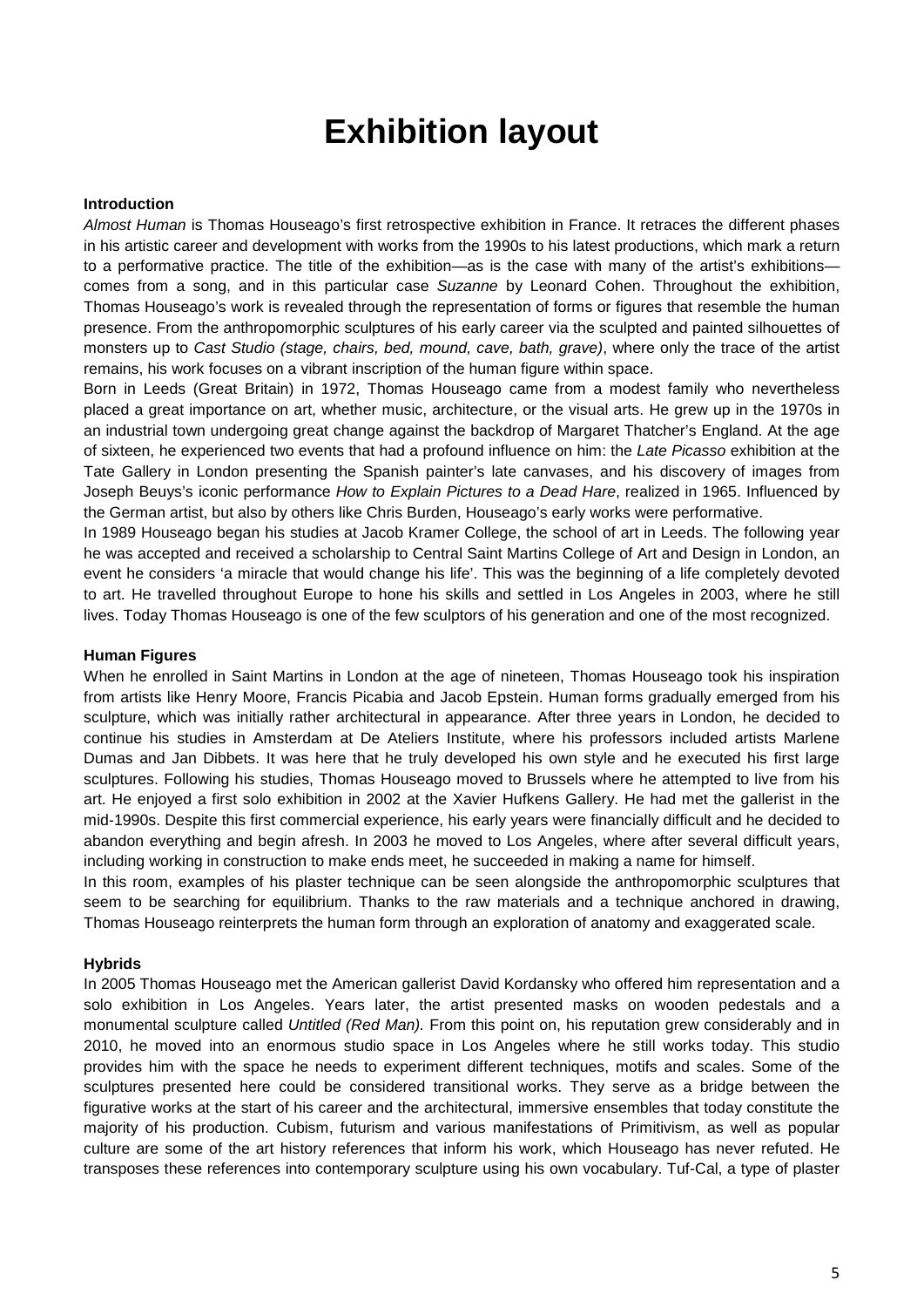specifically designed for construction, is omnipresent. The artist develops new motifs where the figure disappears in favour of more architectural elements.

#### **Fiends and Demons**

2010 was a turning point in Houseago's career with the notable presentation of his work *Baby* at the Whitney Biennial in New York. The following year at the Venice Biennale the artist further cemented his reputation with *L'Homme pressé* presented in front of the Palazzo Grassi on the Grand Canal. This work can be seen here. Over the course of this decade Houseago became an international name and was represented by prestigious galleries such as Michael Werner as well as Gagosian, who still represent him today. As the works in this room show, Thomas Houseago's universe is imbued with a certain darkness and its themes reflect the demons that have haunted the artist for many years. His representations of the human figure resemble skulls and his massive metal structures are the stuff of children's nightmares. Nevertheless they do not seek to frighten the viewer but are instead a retranscription of the artist's vision of man and reality. Even when monumental, his sculptures always retain the traces of their fabrication and oscillate between force and fragility. By including the museum's architecture in the exhibit, particularly in this room, the artist seeks to anchor his works in dialogue within a specific environment. The canvases hanging between the windows echo the large bas-reliefs created by Alfred Janniot, visible on the exterior esplanade (1937); while the forecourt's central pool is occupied by the immense sculpture *Striding Figure II (Ghost)* which stands opposite the Eiffel Tower. Houseago challenges contemporary notions of sculpture with works that incorporate the sense of immediacy associated with the artist.

#### **Mood board**

'On the walls of this space hang two large mood boards—or inspirational paintings—updated almost daily by Houseago. […] The largest one, located close to the small living room, is an anthology of his different sources of inspiration, ranging from popular culture to historical references creating pairs of images. For example the Incredible Hulk rubs shoulders with a frame by Alberto Giacometti, along with photograms of 2001: A Space Odyssey and A Clockwork Orange by Stanley Kubrick, terrifying 19th-century Mexican masks, images from Fitzcarraldo by Werner Herzog, Wall Paintings by Sol LeWitt, a comic book page from his childhood and black and white photographs of Inca architecture… The ensemble is completed by images of Houseago's various works in their different exhibition sites dating from the 1990s to photos of his more recent installations, shot during their assemblage in his studio or in situ all around the world. […] All of these elements are clues that enable us to open the door to the following space where we are physically confronted with creative places.' Excerpt from Olivia Gaultier-Jeanroy, 'Keyhole in the Door', Thomas Houseago, Almost Human. Paris: Éditions Paris Musées, 2019.

#### **The Studio**

This space immerses visitors into the universe of Thomas Houseago's studio. Created and realized specifically for the exhibition, *Cast Studio* represents a return to a work that is much more performative. The artist also attempts to make it more participative. On this platform of raw clay, various actions have been performed whose traces are reproduced in plaster. Designed as a living space at the heart of his studio, the artist invited figures from the world of art and his family and close friends to come and interact with the studio. Produced in the artist's studio from the summer to the autumn of 2018, the work is composed of several large zones corresponding to the different actions that have taken place there: the sleeping area, with the bed; the discussion area, with the chairs, and the performing area, with the stage. Photographs by Muna El Fituri, Thomas Houseago's companion, and a film she co-produced with the artist, mark their first major collaboration and allow the public to better understand the physical activity behind this artwork, but also to gain a greater insight into the creative atmosphere in which the sculptor works.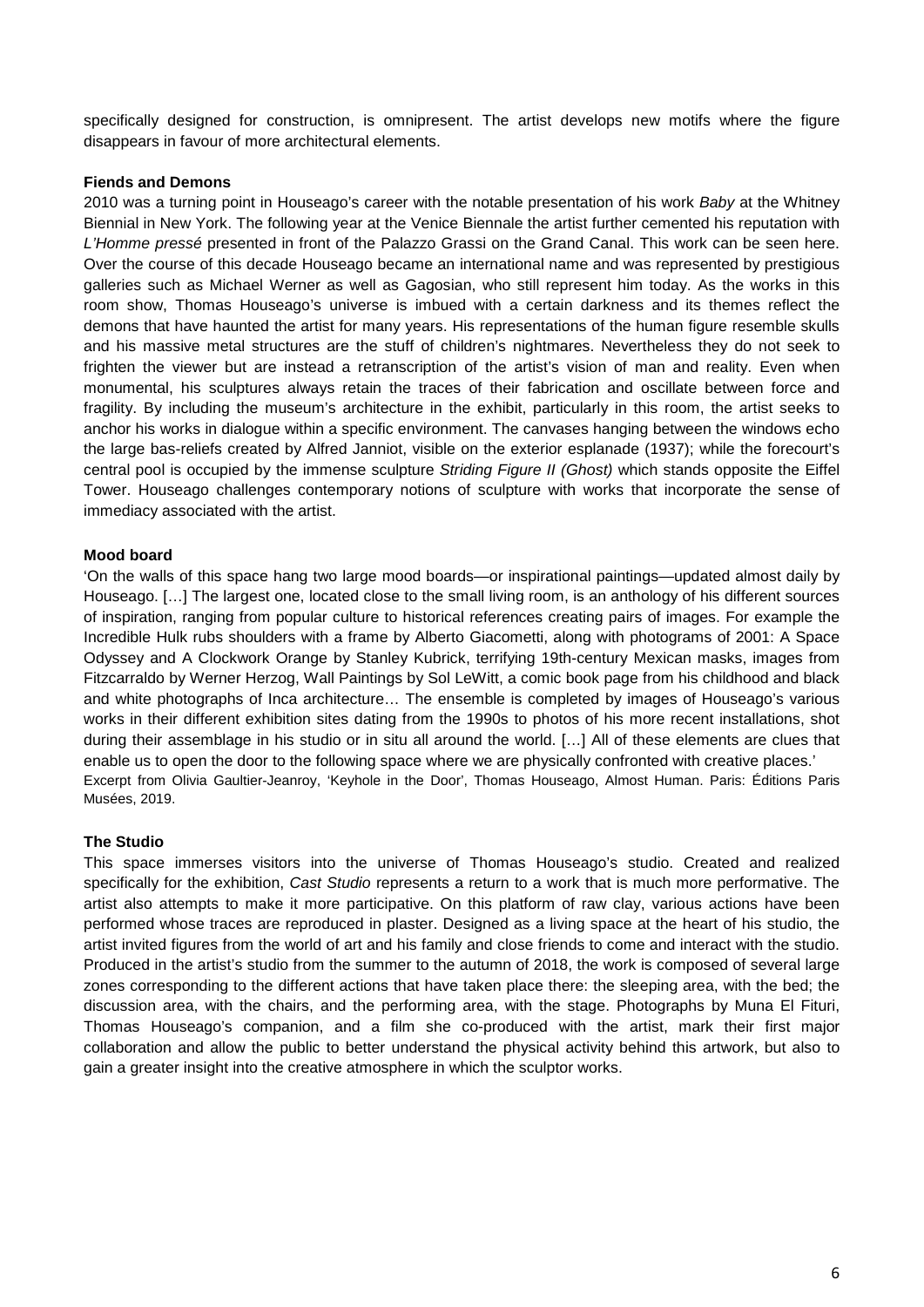# **Contents of the catalogue**

**Bilingual Catalogue Éditions Paris Musées 40€**

*Preface* Anne Hidalgo

*Almost Human* Fabrice Hergott

*Wearing His Heart on His Sleeve: A Portrait of the Artist as a Young Man* Penelope Curtis

*Keyhole in the Door* Olivia Gaultier-Jeanroy

*Gutbucket: A Biography* Flea

Exhibited works

Jan Dibbets Garry Barker Lorna Simpson David Hockney James Gray Brad Pitt Rudi Fuchs Kamasi Washington

Conversation Paul McCarthy & Thomas Houseago

List of works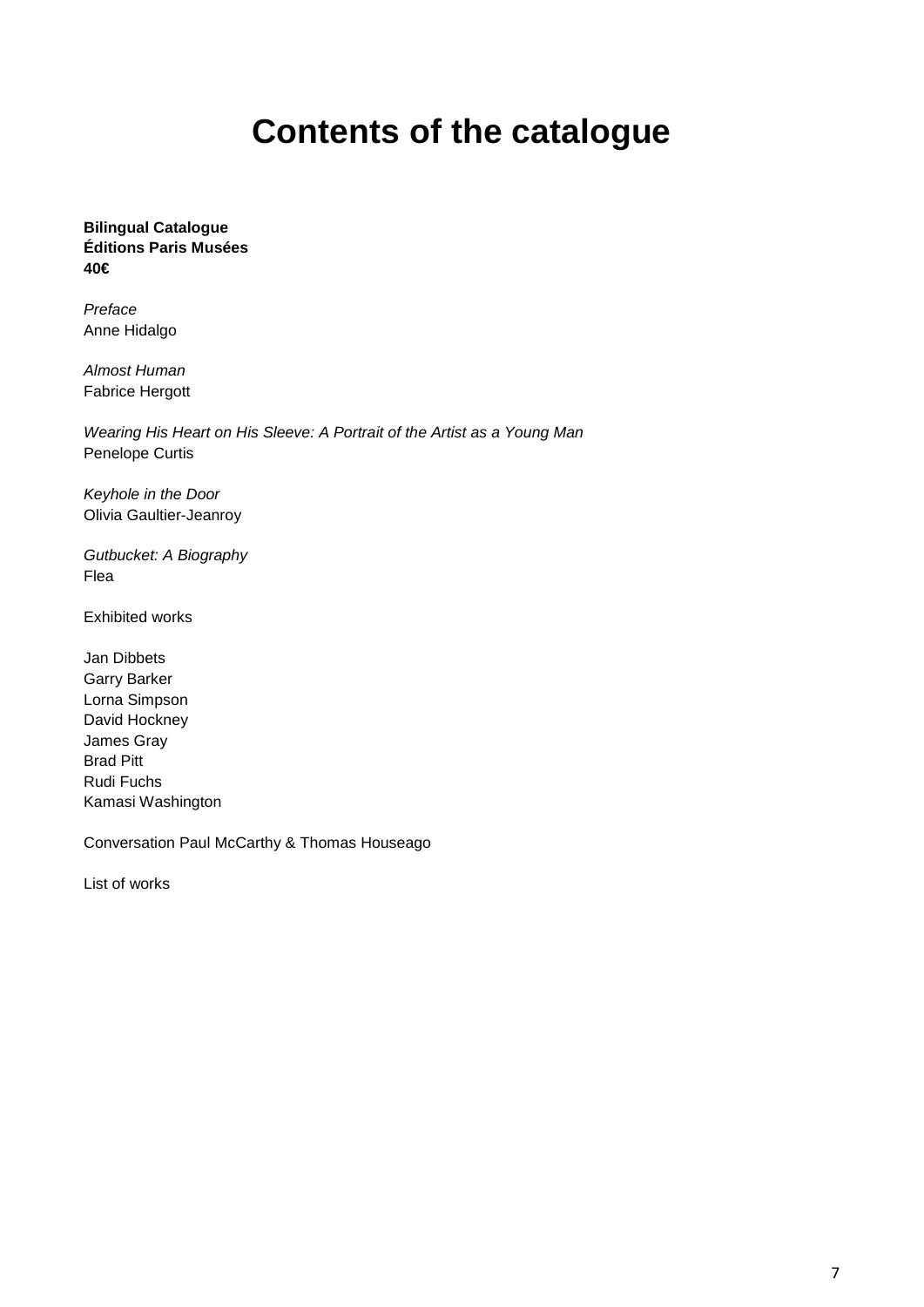### **Catalogue extracts**

#### *Almost Human* **Fabrice Hergott**

Seeing and understanding never happen simultaneously. Today's art is pluralistic, unpredictable. Truly new works cannot be measured or reduced to a formula. In the course of its long history of exhibitions, the Musée d'Art Moderne de la Ville de Paris has pursued and followed as closely as possible the emergence of these new creations, sometimes discreet, sometimes dazzling. It is a considerable and sometimes complex task, both in apprehension and in enthusiasm. Have we seen clearly? What does this work contribute? How to move from intuition, from an encounter, to the organization of an entire exhibition – extending from the first conversations with the artist to a detailed plan, from a few succinct words in front of a work to the contents and layout of a catalogue?

Since the 2011 Venice Biennale, during which it was difficult to avoid his monumental *L'Homme Pressé* at the prow of the Palazzo Grassi, which was being inaugurated, there have been too few occasions to see works by Thomas Houseago. Even though the artist had already been part of the artistic landscape for over ten years, one couldn't escape being affected by this new form of sculpture mixing monumentality and fragility, like an energetic affirmation and its collapse, a ruin and its reconstruction. Xavier Hufkens, who had met him in Brussels through his professor Didier Vermeiren, was the first to show Houseago's works in his gallery. He was then shown in several other galleries, such as Michael Werner in New York. The physical presence of his sculptures was haunting and fit easily among the descendants of A.R. Penck, Georg Baselitz, even Markus Lüpertz. But there was more. His works, clearly figurative at a time when artists of his generation had deliberately turned away from that, drew their main references from a wide range of historical sources, from Jacob Epstein, of course, with his disturbing and dominating *Rock Drill*, to Bruce Nauman and his body measurements. But those were only his serious references – serious as in serious music, intended for an audience of connoisseurs. They in no way excluded sources from pop culture, like the Hulk – that melancholy and irascible superhero who survived radioactive exposure – or the electrifying procession of the living dead and their decomposed bodies, the fashion for which would rise dramatically in the early 2000s. In the large divide between museum culture and popular culture, Houseago demonstrated a desire for synthesis that went well beyond the usual territory of contemporary sculpture. What was exciting wasn't so much that Houseago allowed himself an outrageously figurative sculpture based on a formal vocabulary drawn from minimal art and performance, but that the resulting works were in no way incongruous, they seemed to have been there all along.

I first met Thomas Houseago in Venice in 2011, the very day his *L'Homme Pressé* was presented in front of the Palazzo Grassi. We knew of each other through mutual friends and interconnected reputations. I saw him at the bar of the Hotel Bauer and approached to congratulate him for his sculpture, and, opting to be completely frank, told him that even though I had long had some reservations about his work, the sculpture towering above the Grand Canal had completely convinced me. What ensued was the initial, rather animated discussion, sometimes heated, sometimes high-spirited, which would be followed by many others. Houseago spoke only about art and more specifically sculpture, a major question that constantly returned to our conversations without us really being able to define it.

We met again several times when he visited Paris. But it was only in March 2016, when I visited his studio with Christian Langlois-Meurinne (president of the Society of Friends of the Museum), Eva Dichand, and Lauren Taschen (two other Friends), that plans for an exhibition took shape. I had promised Houseago that I would visit when I was in Los Angeles. As I entered his immense studio, I didn't really know what to expect. The modular elements of his large installation *Moun Room* – a tribute to his partner Muna El Fituri – that I had seen in photographs, echoed the Art Deco architecture and decor of the Musée d'Art Moderne, while being new and contemporary. They seemed to confirm, 10,000 kilometres away, the curious impression of vivacity I get from the museum's 1930s architecture, thanks, no doubt, to its geometry and rhythmic interplay. We agreed to do a show within a few years, but the partial renovation of the museum accelerated our plans. The clearing of the permanent collection galleries through loans to South Korean and German museums created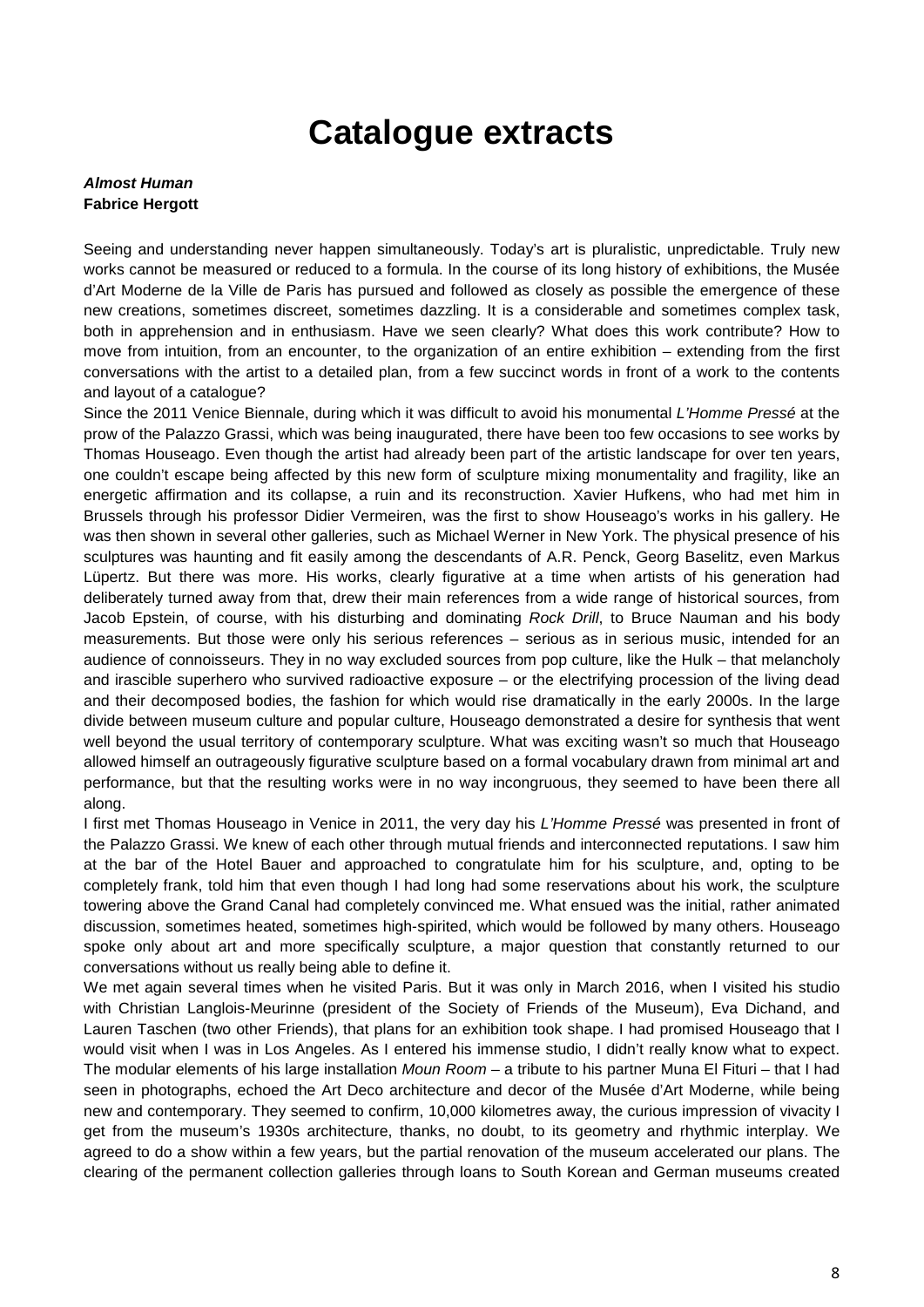the possibility of a dialogue between Houseago's sculpture and the sculpted and architectural complex that separates the Palais de Tokyo from the Musée d'Art Moderne: the large permanent collection galleries with their view over the museum's inner esplanade, as well as the magnificent *Légende de la Mer* and *Légende de la Terre* created by Alfred-Auguste Janniot in 1937 that compose the two great high-reliefs with the conviction that "sculpture and architecture must only form a single whole".

The Houseago exhibition will be in dialogue with the last architectural example of that ambition – the last one before Houseago himself created his *Moun Room*, which would prove impossible to show in Paris because of its size. But the suitability of the space – underscored by the plan to place one of his large sculptures in the pool – would give his Paris exhibition a scale that it wouldn't have had in another part of the museum. In recent years, the Musée d'Art Moderne has regularly shown sculpture. Carl Andre and Georg Baselitz, but also Didier Marcel, Gelitin, Ian Kiaer, David Altmejd and Mathieu Mercier have been striking examples – as diverse as they are distinct – of what can still be understood as sculpture today: works in three dimensions. In the space of a century, the notion of sculpture has expanded so much that the word itself no longer seems able to include everything that now constitutes sculpture, that is creation in space, from carving to the void, from ready-made to social sculpture.

Considering this definition of sculpture, which has continually broadened for more than a century, Thomas Houseago's work seems to be the most sculptural of all in the strictest sense, the one that most directly addresses the question of sculpture, a question that seems to arise today much more than in the past, like a need to compensate in the face of the marked increase of digital images. Houseago's sculptures present themselves like a registry of figures ranging from heads to full bodies. Many of them are produced as clay models that are then moulded in plaster or bronze, but some rarer ones, are carved in wood. He is a superlative sculptor, a creator of figures, of monsters with distraught faces, of masks, and, more recently, of almost decorative constructions. He is also an assembler: of wood panels for models, or of beams as bases that are integral parts of the work. He knows modern sculpture inside out and seems to move through it like a fish in water. The Frogtown studio, with its concrete floor, is like a vivarium. Houseago moves from work to work as if he were going to feed them, whisper a few words to them, comfort them with a caress. Within that permanent but changing installation of both recent and more or less older works, he circulates through his history like on the wall of his moodboard in his drawing room. His assessment of the works evolves according to the conversation or the attention the visitor grants them. It is not uncommon for Houseago, listening to the visitor, to approach one of his sculptures and, with a furtive gesture, to stroke it, speak to it, comfort it. They live around him and protect his rebellious hideout in which they have followed him since Leeds, Amsterdam and Brussels, first as in the form of thought and obsession before materializing here, in the shade of the tall palm trees of the City of Angels.

The exhibition at the Musée d'Art Moderne reflects in part the set-up of the studio. It plays with the relationships between the works, but also with the way, as in the studio, the works seem to eclipse each other, like chess pieces on a board. Appearing and disappearing, showing themselves only with contradictions of material, form or structure, they reflect the experiences of a being in the world where dimension is essential. Why is a sculpture a sculpture and not a model or a toy? What is the necessary scale between the bodies of the artist and that of the spectator to create a bridge through which sculpture is incarnated or simply a simulacrum, an image? They are high strong. The *Masks* are faces much more than masks, they reveal, betray and confide much more than they conceal. The work as a whole is also an admission and functions much like a stolen letter. The artist's character, an ogre in the midst of ogres, can be found in each of his works, like so many little secrets.

Houseago's first sculptures, the ones that derived from performances he did in nature, are like coatings, moulted skins left by insects in metamorphosis. More than a work, the result is him. A him that is not an individual with a history, because he is not interested in himself, but an artist, a machine for producing works that are also not strictly speaking works, but phases of a personal evolution very much connected to his body and to any body, whatever it might be. His work distils the body to its essence and seeks to establish that through the hypothesis of its disappearance. It is not sculpture in the sense of an exercise in declension of forms in space, but a way of to take possession of it through dilation and contraction, in an experimental, but in fact, a vital battle with his environment and without a doubt, with himself.

Houseago came to sculpture through performance, which has, deep down, never left his work. He is a total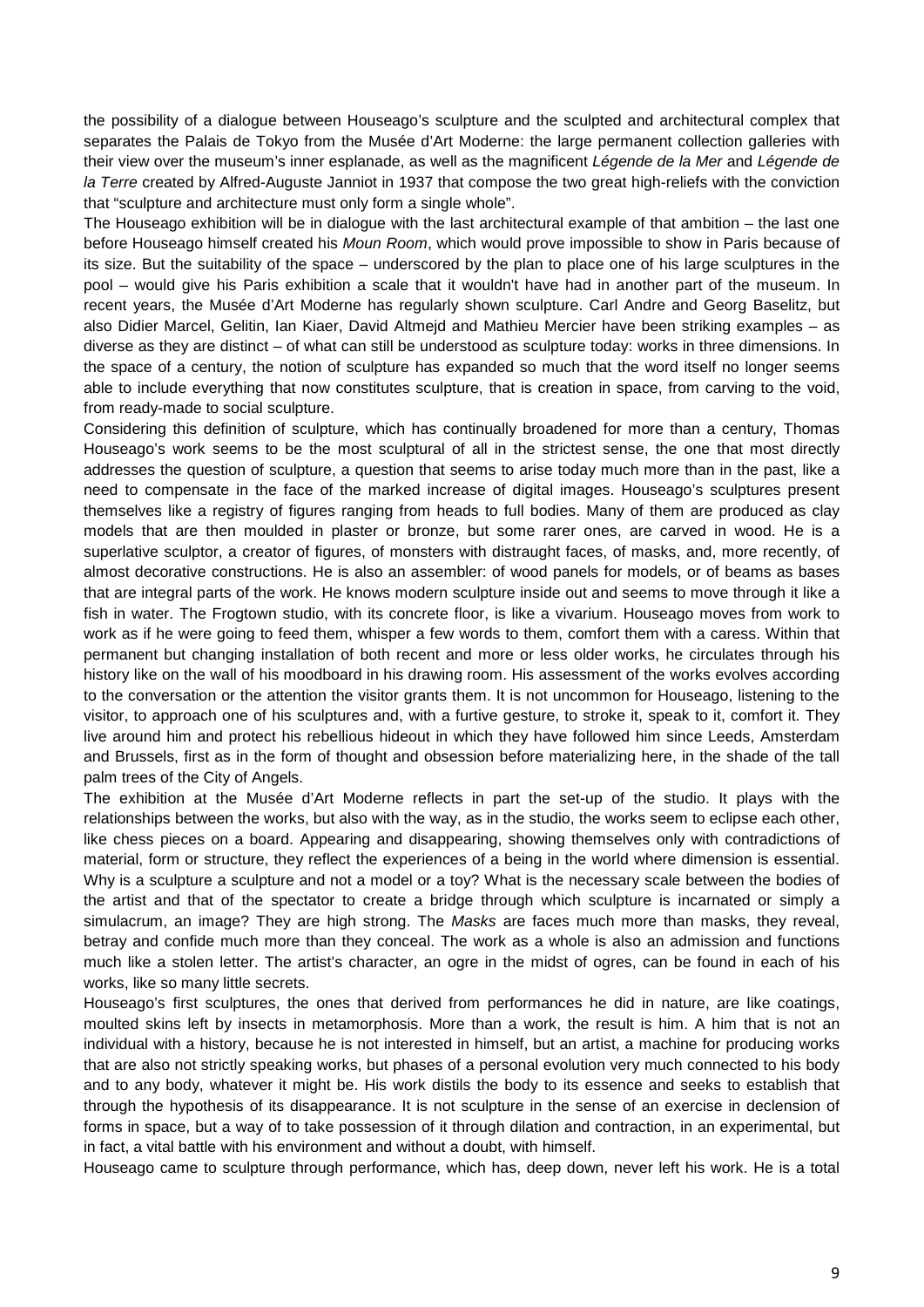sculptor, physically very engaged, seeing himself not as an image but as a physical, organic and mental extension of himself. In the space of twenty years he went from figures to masks, from masks to constructions, from doors and architectural environments to installations. With the museum's exhibition, a new dimension seems to have emerged within the work itself: the integration of performance and the relationship to the body, to his own body. A dimension that has, in fact, always been present. Founded on impulse, sculpture is, for Houseago, a way of acting. His *Walking Man*, presented in 2017 at the Grand Palais on the occasion of the exhibition dedicated to Rodin's centenary, is none other than the artist marching toward and with sculpture. He reclaims an ancient principle of dematerialization, which is perhaps the most important aspect of sculpture: to be present while disappearing, to take up space without crushing it, to be anchored to the ground, to the wall, while floating. Clay allows him to modulate and model space, plaster to halt it and to bind it. While his methods are numerous, making each of his works an equation with different and contradictory terms, the tactics are always intended to pass from one state to another, one reality to another. And indeed there is something incredibly active about his works. They penetrate the bodies through the gaze in a way that is much different from objects or images. They act as nothing else acts, except for an internal recognition of violence. Now that we have endless images, we should realize that reality is not only in two or three dimensions, that the world cannot be reduced to planes and volumes, that these images are only colourful ghosts. The world is made of tensions that course through, penetrate, scrape the planes and reliefs, pierce, belabour our bodies, our faces, our souls – meagre words to describe what we are. Mounds, agglomerations of sensations and thoughts, of fears and dreams that we drag through reality as chaotically as if we were crossing a minefield, and that need to be embodied so we can protect ourselves against them and live better, stronger, sturdier, like the sculptures that are in us and that we are when we consciously take stock of the power of our living bodies.

As we prepared the exhibition, we were surprised to find a great diversity of techniques and approaches in the context of a relatively restricted group of subjects. It is striking to see how the works of a prolific artist like Houseago are methodically linked to one another and are constructed in many combinations. The expressive, spontaneous, raw and impulsive character hides an activity that is, deep down, much more methodical. In the titles, often borrowed from song excerpts or titles, flourish "ghosts" and "monsters" that invest the works into a protective dimension, an incantation or warding off. The owl, the animal figure that to date appears most often in his work and gave its name to his studio, is a nocturnal bird of prey, whose large eyes indicate a form of clairvoyance; a bird, of course, but a bird with the head of a cat and whose hooting is surely the most guttural of birdsongs, one with almost human tones. Perhaps that is partly what the subtitle of the exhibition indicates. When she proposed "Almost Human", exhibition curator Olivia Gaultier-Jeanroy recalled that Thomas Houseago told her he often listens to Nina Simone's version of Leonard Cohen's *Suzanne*. She selected those two words, perfectly evoking the movement, the questions, and the answers that run deeply through these sculptures, with the implacable energy of any metamorphosis.

Most of the works in this exhibition come from California, most from Owl Studios. They were chosen with the artist with care to adapt to the building, to the beauty of its spaces as well as its constraints and its fragility. Though the size of certain works forced us to make sometimes-painful choices, the result does not suffer. That is thanks in particular to the last piece in the exhibition, the most ambitious and extreme one, the one Houseago made especially for the exhibition and that demanded from him the most time and effort: *Cast Studio (stage, chairs, bed, mound, cave, bath, grave)*. It acts retrospectively upon the whole of the artist's body of work and illuminates many aspects of it that had escaped us. The nature of great works is to force the gaze that we can turn upon them, to create their own ecosystem. The exhibition is a delicate but objective cut through this system. It is not impossible that it will give an account of one of the most audacious oeuvres we have seen in twenty years, a new reading of sculpture, a synthesis as ambitious as it is unexpected, a new sculpture.

Some projects benefit from exceptional circumstances. Without the renovation and transformation of the museum that have forced us to close the building's upper floors, leaving only the lower floor open, it would not have been possible to conceive the Thomas Houseago exhibition in relation to the architecture and sculpture of the 1937 plaza. It was that opportunity that precipitated the consummation of an exhibition long in the planning phase, and in the end these unexpected circumstances gave rise to an equally unexpected form and space. And it was only in working with the artist and with Olivia Gaultier-Jeanroy that we realized how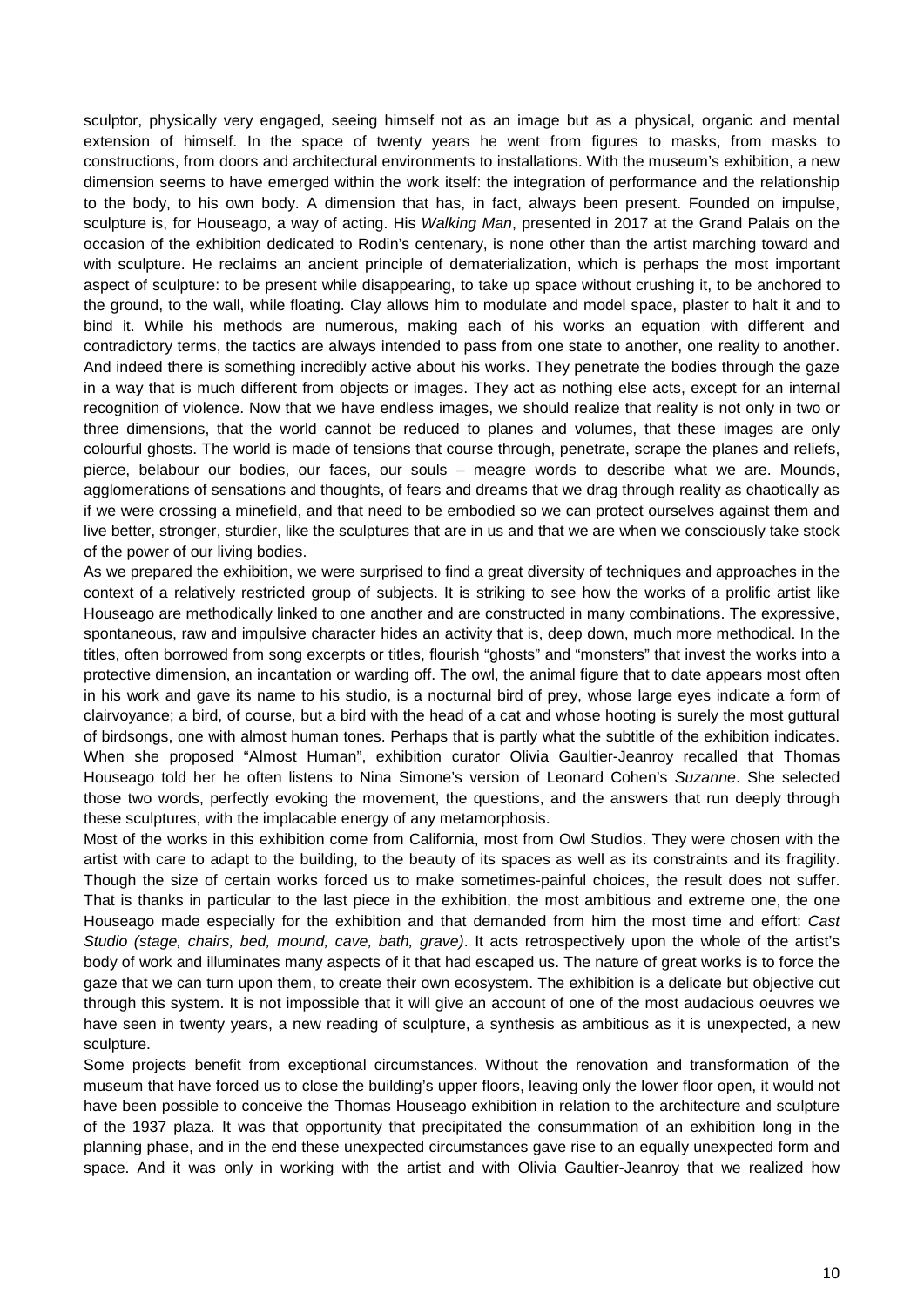sculpture would play with the space, occupy it and probably transform it, and just how much these works would take advantage of the large windows. Because sculpture, even more than painting, benefits from the light of day, from its revealing and unifying power. I would like to warmly thank Thomas Houseago and his partner Muna El Fituri for committing to this project with so much conviction and energy. In close collaboration with the studio, in particular with Natasha Garcia-Lomas and Chanel Von Habsburg-Lothringen, we were able to overcome the technical problems, which are always more numerous with sculpture, and resolve the many difficulties that such an exceptional project naturally poses. But none of that could have happened without the dedicated commitment of Olivia Gaultier-Jeanroy. Although one of her first exhibitions as a curator, it will certainly not be the easiest she will be called upon to do. I also thank all of the people who worked closely as a team with the curator to prepare this exhibition and produce its catalogue: exhibition registrar Anne Archenoul, Tatiana Titli and Jeanne Bossard from the Paris Musées Exhibitions Service, as well as the knowledgeable and patient catalogue editor Hélène Studievic. Finally, I express my gratitude to Cécile Degos, exhibition designer, and to the authors of the catalogue and the friends of Thomas Houseago whose support has been constant and enthusiastic. Those individuals formed a small group that, from Los Angeles to Paris, worked closely on the project without ever counting their time or effort. But that must not overshadow the incredible work accomplished by the entire staff of Paris Musées and the Musée d'Art Moderne, at every level of responsibility, to make the dream of this exhibition a reality within the beautiful spaces of our museum.

### *Keyhole in the Door* **Olivia Gaultier-Jeanroy**

The life of Thomas Houseago's studio is like his own life: endless hectic movement, masses of people dropping in and socialising. His way of imagining his sculptures and bringing them into being means he needs to visualize them concretely – giving them material form in space, but keeping a close eye on their interaction as well. Which is why Owl Studios opens as wide as the artist's arms when he welcomes you in.

Houseago's inspiration – his creative driving force – is his life and immediate surroundings. Illustrations include the recent sculpture *Daadist*, titled after the nickname given him by his son; the 2014 installation *Moun Room*, a homage to his partner Muna; the exhibitions whose titles are the words of his favourite songs; his Owl Studio, a reference to the bird he carved one day at his daughter's request and which has become one of his personal totems; and the scroll motifs of the Los Angeles freeways he drives on every day, which have started cropping up in his work of late. All of which means that visiting his studio is much more than just peeking behind the creative scenes: you're entering his world, gatecrashing his private life. Each of the buildings making up the studio represents a stratum of the sculptor's personality and the man behind him. So, this physical transcription of the studio for the exhibition at the Musée d'Art moderne de la Ville de Paris – accompanied by a film of Houseago's daily round in his lair – bespeaks an urge on his part to provide the key to his art and reveal what it's made of. It is as if we were pushing the doors of the actual Owl Studios building open, one after another.

The first room the visitor enters functions as a kind of airlock – a decompression chamber enabling the transition from the outside world to that of Thomas Houseago. The members of his team call it the "drawing studio" because of all the tables there for him to use whenever the urge takes him; but mainly it's a rendezvous, home to a big soft sofa, a whole slew of armchairs and a low table permanently equipped with the paraphernalia for authentic matcha: a fanatical consumer, Houseago brews up like an expert. This is the venue for get-togethers, brainstormings and all kinds of relaxed exchanges. At the far end is another table, huge, for the meals he organizes when friends drop in: Brad Pitt, Flea, James Gray, Paul McCarthy, David Hockney, Kamasi Washington and Zoe Saldana are among those who have sat down to eat facing the artist's meticulous array of dozens and dozens of art history books. All these visitors, according to Houseago, have played a part in the making of *Clay Studio*, each in their own way and whether or not they actually handled the unfired clay.

[…]

It was only at the end of our tour that we noticed the soundtrack that had been with us all along. So taken up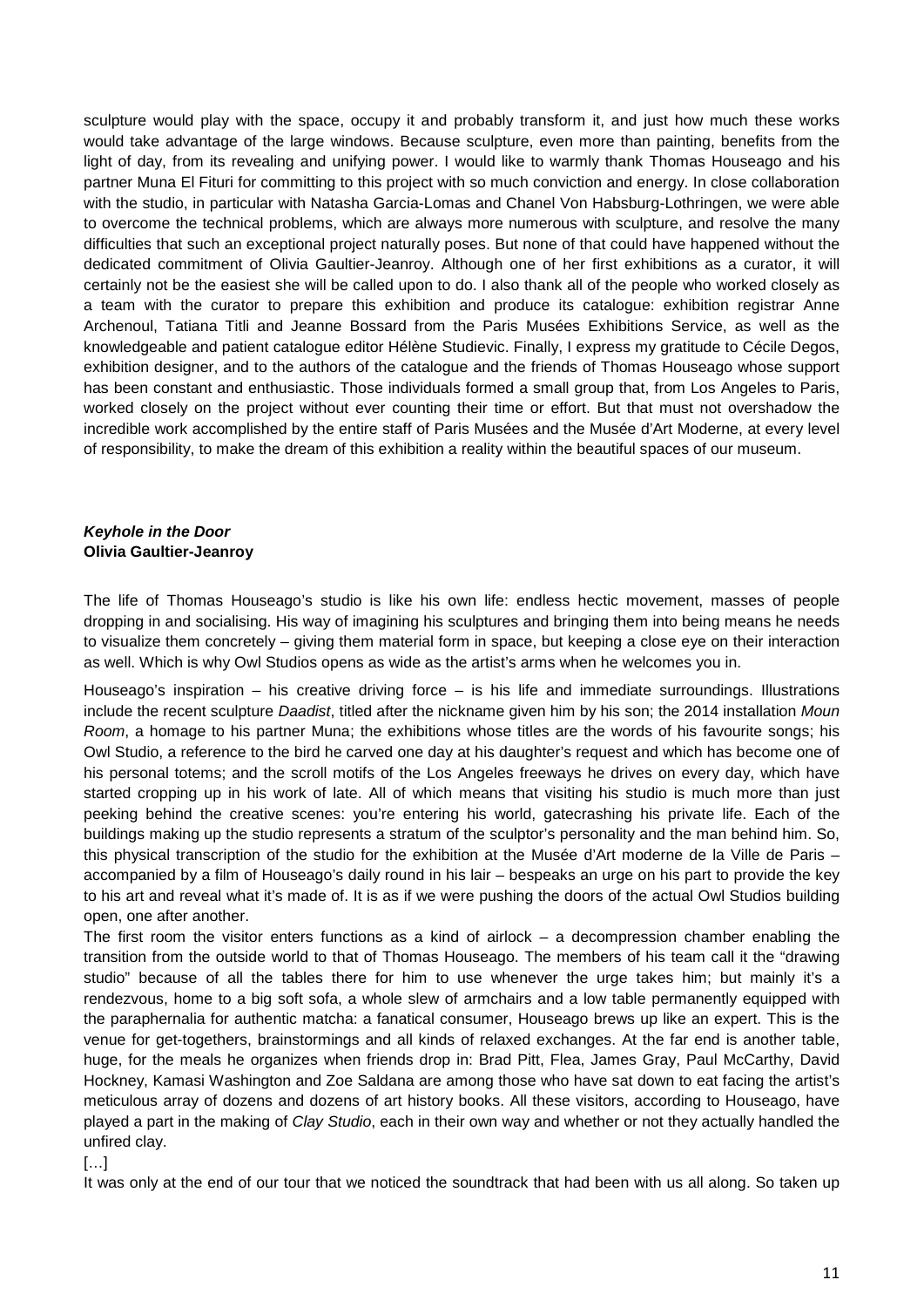had we been with the artist's infectious enthusiasm and balletic sculptures that we failed to notice this rhythmic backdrop until the cadence of his spectacle slowed down. Thomas Houseago lives amid music as a reflection of his mood of the moment, even if nothing seems to have a hold on him once he is in the studio. Constantin Brancusi said that a well-made sculpture had the power of curing the viewer; it would seem, in Houseago''s case, that it also acts as a calmative for its maker: "My studio is a utopic place, even when I'm in full monster mode." There's still time to look at a few drawings with him, discover extra details of his sculptures – for example, the back of this little bronze owl that you could easily mistake for the back of Rodin's *Balzac*– when all of a sudden Houseago's gone. And we've scarcely had time to realise it when he's back with a sketch for a new work, made while our attention was elsewhere. As he puts it, "It's like a cat having kittens. You feed her, you know she's waiting for her litter – then suddenly she vanishes – and her kittens appear." In this exhibition, *Clay Studio* provides us with the key to the unique, ever-shifting space Thomas Houseago draws on for his inspiration. Like the actual place, this sculpture comprises four separate areas: for sitting, "performing", sleeping and creating. As if Owl Studios were there before our very eyes.

#### *Wearing His Heart on His Sleeve: A Portrait of the Artist as a Young Man* **Penelope Curtis**

There is no point trying to be clever in identifying Thomas Houseago's sources, partly because they are so numerous, and partly because they are so present. Houseago is shameless – in the proper sense of the word – in allowing them to be identified. He is an artist who for as long as he can remember, has been gathering images, more or less consciously.

The first set of images that he very consciously acquired was a classic Phaidon book full of black-and-white depictions of Ancient Egyptian art. He stole it from a library in Leeds. I was working in Leeds when I saw Thomas Houseago's first solo exhibition while visiting Amsterdam in 1996. When I saw it I said to my companion, with complete confidence, "You would never see sculpture like this is in Britain. This is so Dutch." I was wrong, because Houseago is English, but perhaps I was also a little bit right.

That exhibition was and remains striking not just because it was his first, and because it was large and confident. More importantly, it was good. Twenty-five over life-size figures convened in a space, each individually active, but combining together to create an atmosphere of lively conviviality. It was a colourful show, especially for an artist who has become known for working in black and white, and its colours were rather beautiful, reminiscent in a way of early twentieth-century theatre. It mixed 3D and 2D, as all his work has ever since, and combined plaster shapes poured onto the floor with shapes made in plaster-soaked hemp. These effects combined to create a room that was both an image and an environment, something to look at and to walk around. It was like seeing sculptures and shadows, or a little like being in a zoo with real animals set against a diorama. At any rate, it was compelling, and it worked.

[…]

Houseago has copied lots of existing sculptures, so what makes him particular? I think it lies in the unusual way in which his sculptures confront us, and in which they are put together. The fact that parts are apparently joined together in ways that are deliberately clumsy might remind one of the surrealist *cadávre exquis*, in which bodies are built up by different authors in dissonant segments. The way in which parts made of different materials are more or less solidly slotted together is like a child's building game, or origami. This kind of casual building method is indeed very close to Picasso's late sculptures, and Houseago is open about the effect of that show. But in Houseago there is greater material variety. Sections with a stronger presence give way suddenly to sections that are almost as evanescent as the disappearing figures in a Piero painting. And disappear Houseago's figures do, leaving their costumes behind them, as if evacuating the stage. There is something more than absent about the characters he creates, and yet – or because of this – their after-image lingers on.

The role of costume, appearance, image, have been central to Houseago's sculpture until recently. And the central feature of the human image is the face, and its absence is denoted by the mask. And the mask is uninhabited, I think because the wearer has stepped off stage. In his earlier works, mobility was still strongly present, and this gave the initial shows – notably in Amsterdam – their vivacity. Early photos of his studios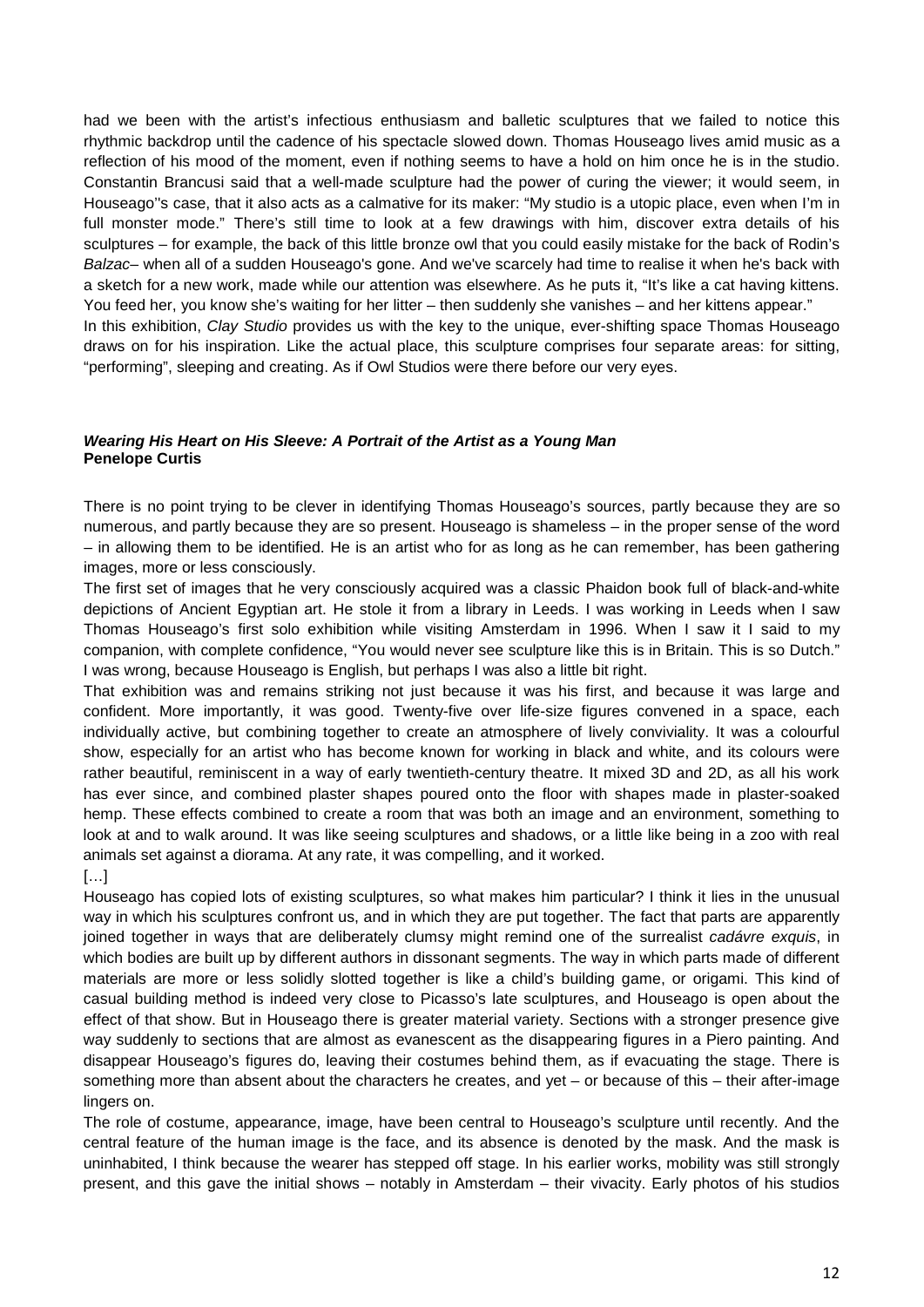similarly convey the group dynamic of his sculptures together. Over the years the figures have become much more static, more totemic, and much more isolated. Perhaps something of that static individuality was brought about by an increasingly elegant and commercial environment, which only encouraged a classic modernist presentation of the head on the plinth. Galleries require consistency, even from an aberrant artist.

Despite that sense of the figure's absence, and the developing stasis, Houseago's own physical comportment is strongly present, well balanced, one might even say grounded. Though he never trained in dance, it seems likely he would have been good. Instead he boxed – and danced alone in front of the TV, to Bowie – and his physical awareness is evident. He is not afraid of his own body, or of the space around it, and yet there is this abiding sense of his disappearing, leaving us with the mere accoutrements. The justly successful figures, that have made his name in the last decade represent figures of this type. They show us poses with which we are sufficiently familiar to be able to empathize, but sufficiently different as to enlarge our vocabulary. *Serpent* adopts a tripod-like position by dropping its head and pointing its arm down. *Baby*, shown in the Whitney Biennial of 2010, takes a similar pose. Walking in a manner that is characteristically Houseago, part-ape and part-baby, it balances on three points, semi-stable, apparently denying access. These sculptures are about as frontal as a free-standing sculpture can be. They hold their ground by looking at us, vacantly, through eyes but without eyes. Houseago emphasized to me that vision is bodily as well as visual, but nonetheless, it is striking how many of his bodies have no heads, and how many heads have no bodies. He describes their conjunction as a battle. I wonder if the characteristically disjointed head is not so much a reference to a famous artwork, but rather to his own reflection. […]

#### *Gutbucket: A Biography* **Flea**

#### […]

Hollowed out enough to make room for the mighty river of creativity to flow through. Only by giving it all up could that wild coursing waterway surge through him unfettered. Sacrificing everything for love and death was the only chance for a working-class Leeds boy to be a true channeller of all the powers in the heavens/hells. A crazy-ass, ambitious Thomas still trying to figure out how to navigate through the pain and trauma of his childhood might not have known what he was doing … but an unconscious Thomas with nothing left to give knew everything.

That sanctuary from the chaos when he drew, the little boy of three finding peace drawing the face of an old woman. Existing outside of himself, all the tension of the world melted away for a little while. The discomfort of being in a body eased up and the spirit knew peace. Lost in the process, not trying to accomplish anything. Released from time. Shit was sublime. It was ok to be out of control. It would be the thing for which he yearned the rest of his life. The most painful punishment exacted upon him when they took his colouring pens away.

His father was drunk and crazy, speaking in tongues and would not come out from under the table. A father that was appeared and disappeared, sometimes leaving magic boxes and other times a legacy of volatility and pain. Thomas knew magic needed to be made, as a shield of protection, and to make sense of the senseless.

But before the police came and took his father away, little Tom got his hands on his father's book of the Middle Ages, a tome rife with pictures and shapes from another time, images so powerful and timeless that they got inside his little heart, opening him up to a dimension beyond the restrictions of a mortal life.

He drew and drew, drawing a world around him that was real. Realer than the scary and mundane north of England that birthed him. Teen Thomas wandered into the Tate museum, seeing late period Picasso. He knew what his home would be His instincts and highest self found a place to be. Mr Crow saw his spirit glow.

All the violence and pain he felt, saw, and experienced could have easily pushed him into a life of violent crime, being a dangerous person, a fucking psycho. But every deep thing he saw, every Goya, every Holbein, and every Joy Division song he heard, it all pushed him up. He lived to rise above and find the beautiful thing instead. He yearned to channel the light, his life depended on it. Art saved his life.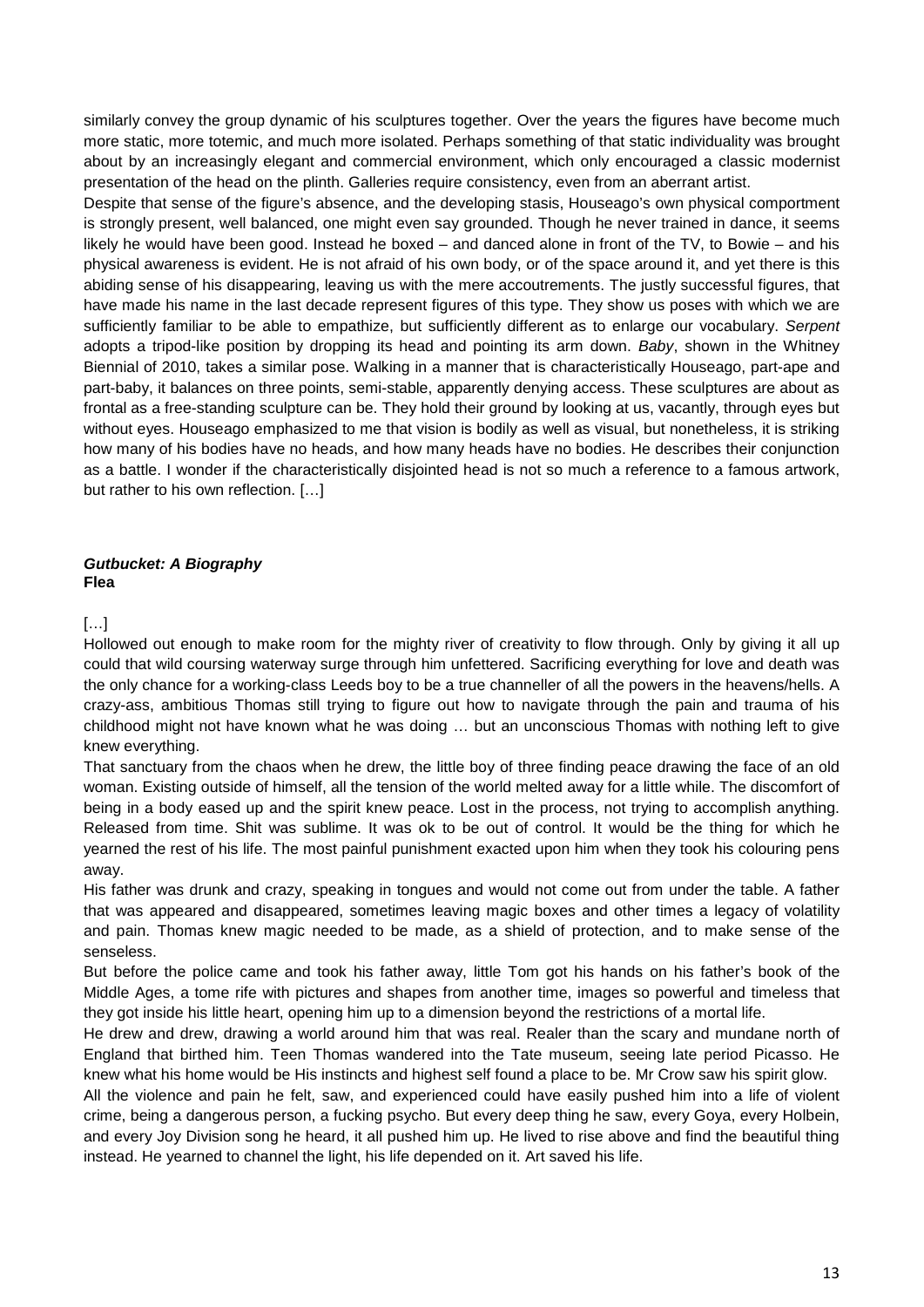#### *Beyond thought, beyond achievement.*

Getting out of LSD and panic attacks and into art school at nineteen, he set that motherfucker on fire. He was the walrus, he saw the Chris Burden, the Joseph Beuys, Pablo P. wouldn't let him be and he knew there was a place to be free. An old ass Egyptian sculpture in a London museum are you fucking kidding me. Anxiety and depression were enough he didn't need a drug to excavate his innards into a physical manifestation of love.

Finding himself in Holland, he connected with real artists, gestating and giving birth to the *Pink Tongue*. The floodgates opened. The things that would live forever. Truly organic, they came from the deepest places within. Invisible made visible. Once they existed outside of him, they were no longer his, they went to live their own lives, develop their own personalities and build their own relationships.

#### *Art is the human language. It ain't tellin' ya what to wear; it's giving you fabric, needle, and thread.*

The panic had started early, his wrenched guts had been letting let him know about it since his first poopy diaper toddler steps. There was no distance between Thomas and his guts. Ever. His creations come straight from the gut bucket, dripping in love and survival.

THOMAS: *Art is evolution. When I make art, I have empathy. I pause when I make art and I make room for tenderness and kindness*.

#### QUESTION: *Do you love yourself ?*

THOMAS: *Not yet. I'm just learning to walk as a human.*

#### **RUDI FUCHS, December 2018**

[…]

The plan, drawing the sculpture and setting the stage, shows how quite different movements of the body (pretending to be sculpture) were planned the flat space of the bed and for the soft, amorphous heap of clay. *Also — I decided to jump into the clay from the ladder I use to turn on the film camera on the roof which begins the jumping theme*. The artist is a dapper figure. When he jumps the weight with which he comes down on the mound must shift the consistency of the clay (not very stable anyway) and slightly change the mound's shape. Also, the body slides down. Imagine that jumping begins to create a hole in the soft top of the heap, something like a small crater. The jumping figure dancing on the slippery mound may stumble. Such incidents of instability are worthwhile in the scheme of the performance. I saw images of the body in backward movement. In another moment the sculptor, laid against the heap, is bending over with his head in the crater's dark hole, like a mole entering the earth. The drawing shows the section of a deep hole into which Houseago's body is then almost entirely hidden. How the continuity is of the performance, by the away, is presently unclear to me. But this is, like some of Samuel Beckett's pieces, a dramatic sequence without words. Then, however we begin *with digging into the stage/mound, creating a space inside — jumping in, burrowing inside & starting to create clay shapes on my head and face. Then the mound collapses and I have to climb out*. Most of the time there is some movement going on: the body moves and bends and curves or the moist clay, one way or the other, is moving and curling. The performance floats like a river and is heaving endlessly like waves. I do not know, nor do I want to know, what movements are performance and what are forms of sculpture. So, very protean, we see movements in the volatile mass of the mound, in various rhythms. The straight hollow bed is narrow and rectangular and the place, obviously, for the body stretched out or sitting up. In one passage the sculptor is lying on the flat bed, covered all over with a blanket of bulging clay. This a moving moment of the tired artist in repose. But then *the bed becomes a kind of sculpture area, where I make myself into sculptures*. That is to say, with hand and fingers he scrapes and scoops handfuls of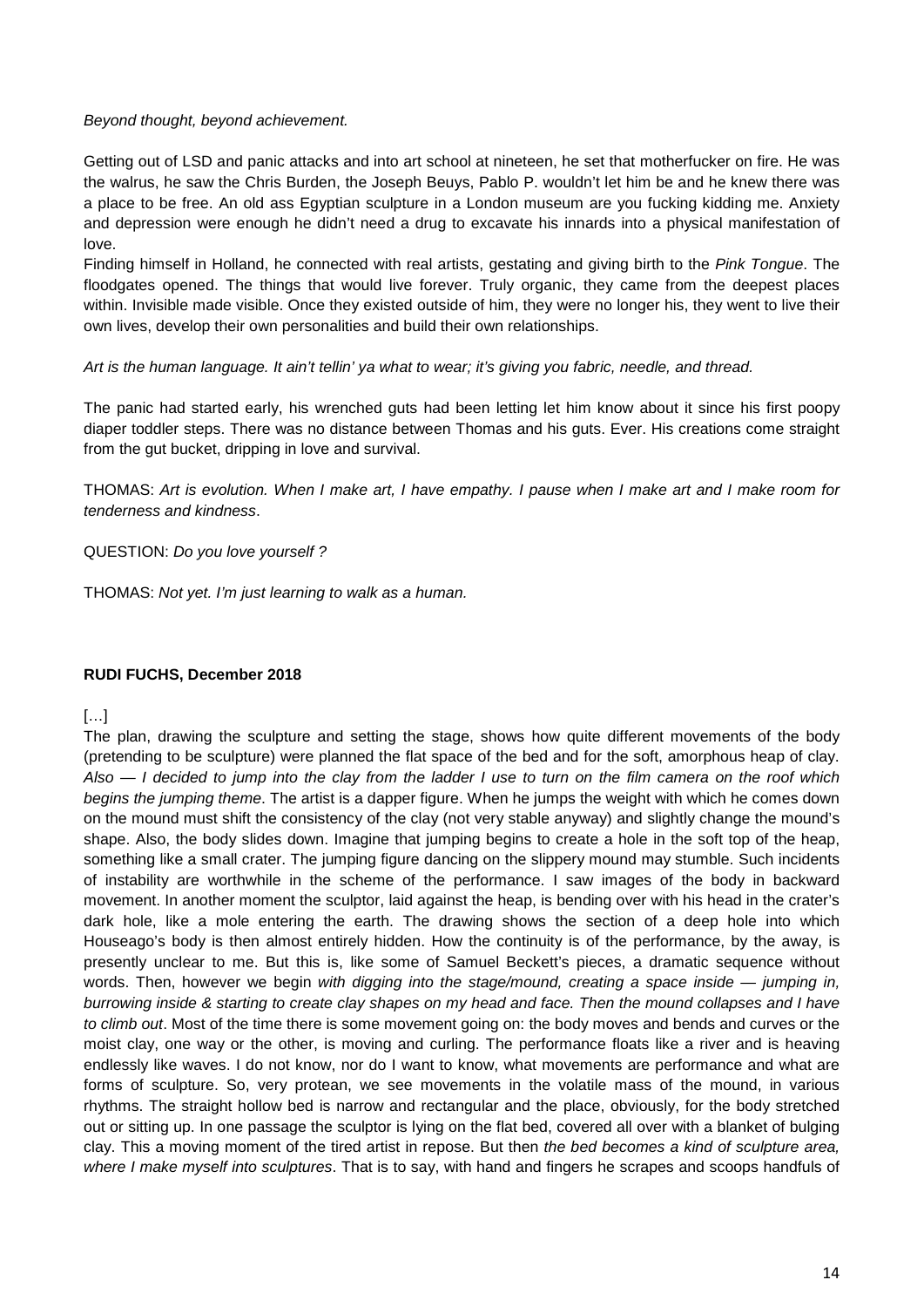warm clay. With such clods he covers parts of his head and body — and makes himself into strange, wonderful figures. The sculpture performance becomes a bizarre fairy tale as well. The pieces of clay that were moulded as ornaments and figures to make a sculpture of him are now, in the meantime, left scattered around. Next to the bed that is the shaped fragments of sculpture left there to dry. Then, towards what I believe may be the end of the drama, *the mound has really become a stage with clay steps — where I dance & fall & roll. The bed becomes a bath and I make myself into sculpture/creature that makes its way onto the stage too*. As a headcover for this sculptural creature, quite a bizarre figure, Houseago modelled an amazing weird mask, its sharp profile resembling a fierce cock. On the top of the heap of clay, now in disorder, the grotesque creature sits there — he is there squatting, silent and watchful and taking in what sculptures have happened.

My piece of writing comes to an end. Clay is a wonderful and supple material. In clay, sculpture can now better swing and curl. But previously, most of the time, Houseago made his volumes with a skeleton inside their shape. These skeletons, mostly made of wood, were eventually bent and cut with sharp outlines. That sharpness made these sculptures taut and tough. Because of their skeleton they stand firm on the ground. Sculptures should not fall down and collapse. That is an essential quality. But figures of clay are malleable and pliant. The good thing I think is that Houseago is very stable in his vision and will not surrender to gaudy beauty. In his formulation of shape, he is strict. *Now I am ready to tell how bodies are changed/Into different bodies*. Ovid's amazing poem about how bodies change begins with this line. I quote the translation of the Yorkshire poet Ted Hughes because I like the severe tone of voice in his poetry. Ovid is relevant too: the idea of metamorphosis of shape is always essential in art. In their art artists are looking for the unimaginable. But they must be very strict. The Yorkshire idiom of Thomas Houseago's sculpture is relentless as hell.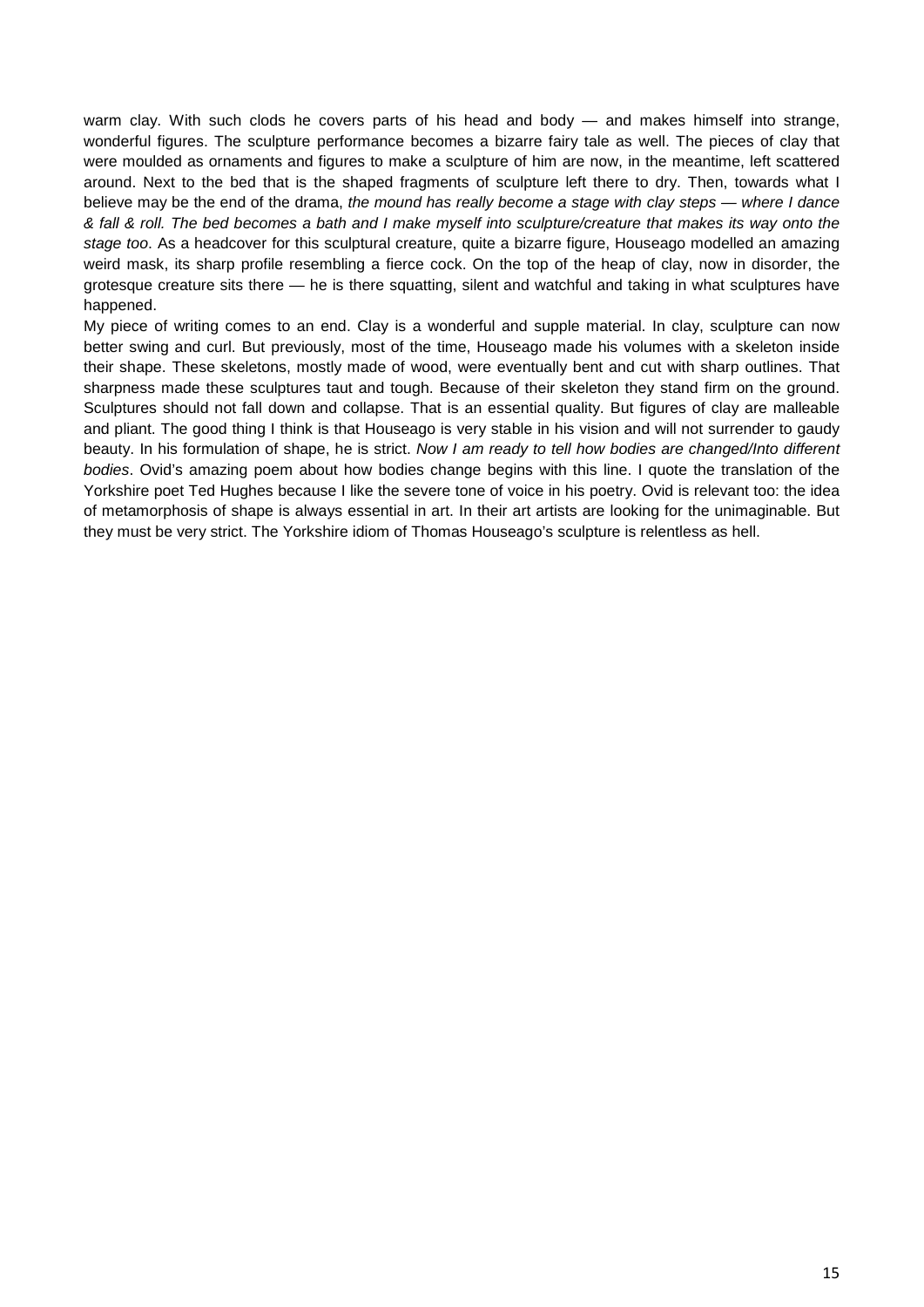# **EVENTS**

#### **Friday the 15th March from 7.30pm to 8.30pm**

#### **Meeting / discussion with Thomas Houseago, Michael Govan (Director of LACMA, Los Angeles) and Fabrice Hergott (Director of MAM, Paris) in the exhibition.**

Open to all, sign up at [mamevenement@gmail.com](mailto:mamevenement@gmail.com)

(Limited places available, event in English)

#### **Thursday the 4th April from 6pm to 10pm**

#### **"REGARDS. Et si nous parlions d'art?" / "Points of View. What if we talked about art?"**

A group of students introduces you to the exhibition, discusses and exchanges ideas, impressions and questions about the artist's works.

#### **Thursdays the 18th April, the 23rd May and the 13th June from 7.30pm to 8.30pm**

#### *Grabbing, Pushing, Thrusting***, choreography by Noé Soulier**

In the exhibition. Using principles of movement taken from Brazilian jiu-jitsu, two dancers form diverse configurations, evoking sculptural forms, natural structures and the sensual intertwining of bodies.

Free entry on presentation of exhibition ticket. Limited places available.

#### **Saturday the 18th May. Nuit des Musées (Museum Night) from 6pm to midnight**

Free entry to the exhibition. Northern Soul DJ set by Zelda and live concert by SheWolf on the museum's esplanade.

More information at [www.mam.paris.fr](http://www.mam.paris.fr/)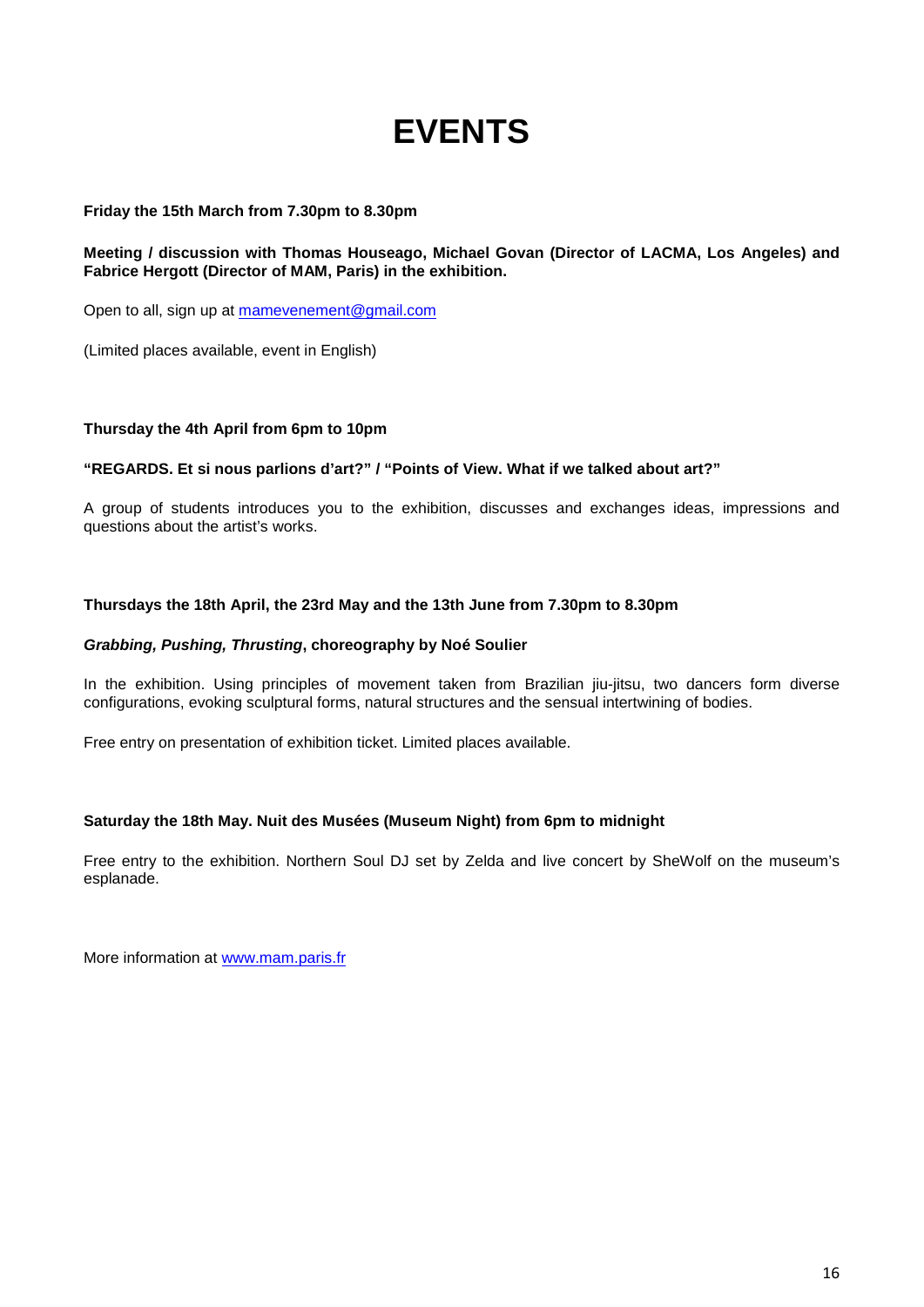# **Practical information**



The Musée d'Art moderne de la Ville de Paris is currently being renovated to improve the reception facilities in the lobby and to create a greater ease of movement between the different areas.

When the renovations have been completed, the entire museum will be accessible to people suffering from impaired mobility. Visitors will also be able to enjoy the fully refurbished restaurant and the return of the bookshop.

These large-scale works have been entrusted to h2o architectes (Charlotte Hubert, Jean-Jacques Hubert and Antoine Santiard), Studio GGSV and, for access facilities, the Chiara Alessio Architecte agency.

#### **The Musée d'Art modern de la Ville de Paris will remain open throughout the renovations.**

**Entrance (Seine side):**

12-14, Avenue de New York, 75116, Paris

Musée d'Art moderne de la Ville de Paris 11, avenue du Président Wilson 75116 Paris Tel: +33 (0)1 53 67 40 00 [www.mam.paris.fr](http://www.mam.paris.fr/)